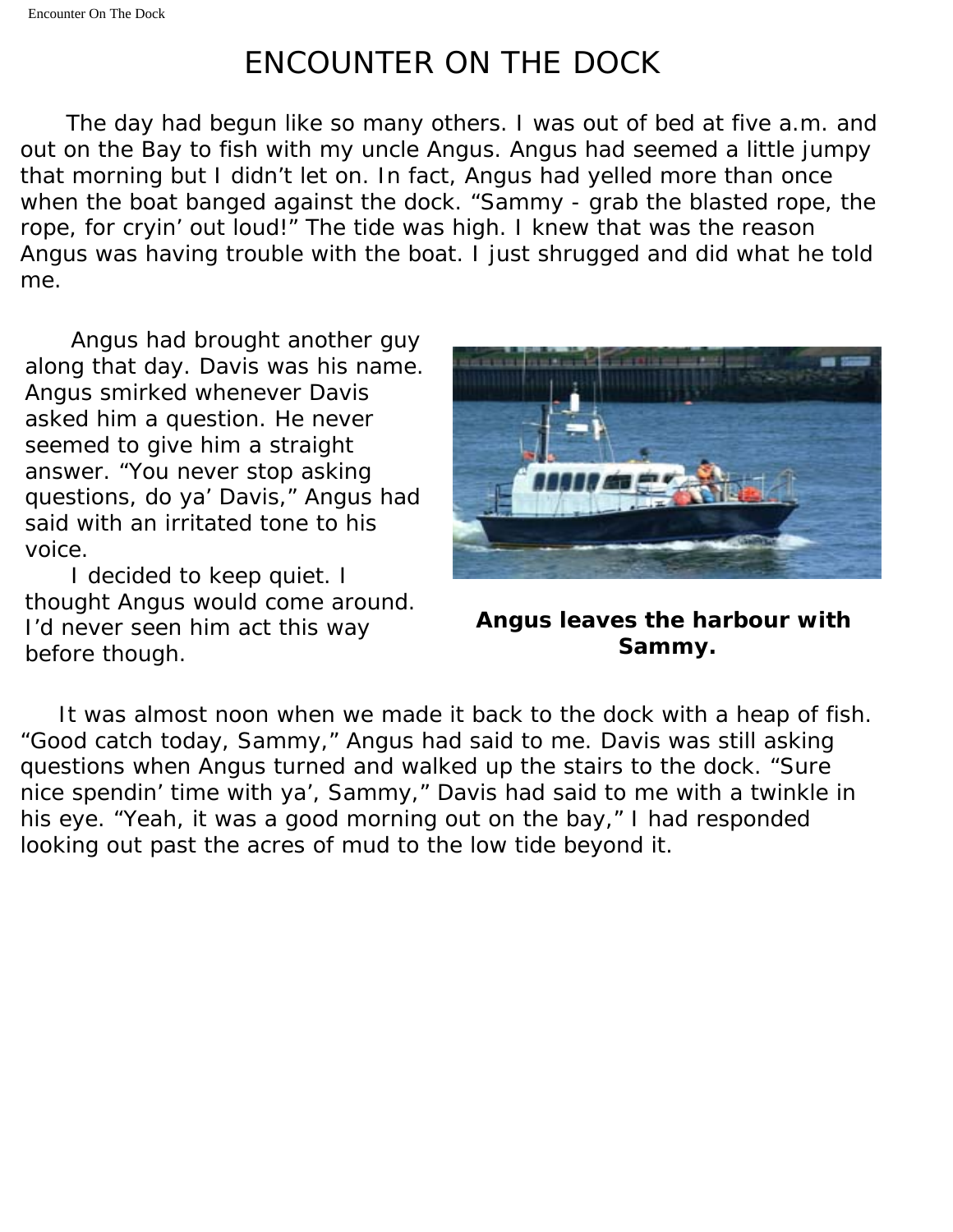

 Later that day I made my way back down to the dock to check the boats. The sun was starting to set and I knew it would be a blazing sunset. The seagulls seemed to be telling me the weather would be a little unsettled tomorrow. I could always tell by the seagulls what the weather was going to be like. Angus had taught me that. He always seemed to be right. I followed the seagulls up onto the east part of the dock. I knew I had to put away some stuff Angus had left out anyway.

 Then I saw it! Angus's boat was covered with fish guts and garbage from the processing plant. I couldn't believe the stench. No wonder the seagulls were hanging around! I knew that when Angus found this mess he would be totally miserable. "Who could have done this to the boat," I wondered? What if he thinks I did it? I reached down and tugged on the line to make sure the boat was secure. It wasn't. Angus would be back to check the boat, like he always did around this time.

"Hey, Sammy - what're you doin' here?" It was his booming voice. I recognized it instantly. "You little imp. What've you done to my boat? I'd like to teach you a lesson."

 "I didn't do anything," my voice cracked as I muttered the only thing that came to my mind. "I didn't do anything."

 "Get out of here, just scram, you twirp." Furious, I turned and dashed full tilt up the dock. "How dare he accuse me of that," I thought, as my heart pounded in my chest. "Loser," I yelled back. "Loser, sicko." I didn't know why I said it. It just blurted from my mouth as I ran toward home. All at once I noticed the darkness. The sun had sunk below the horizon while I wasn't looking.

"Davis, is that you?", I asked as his large figure appeared out of nowhere. "Yeah," he laughed. "Surprised to see you here. We're havin' a little fun with Angus. You know about it?"

 Suddenly I felt a weird feeling in my head. Like a tidal wave it swept over me that the whole thing had been a joke. Davis was just getting back at Angus for some crazy thing that happened on the weekend. And I had freaked, lost it! "Hey, I'd better go back an' apologize to Angus", I muttered. "He was really mad at me, and he didn't seem to be in a very good mood this morning either. You two had me thinkin' you weren't getting along too well."